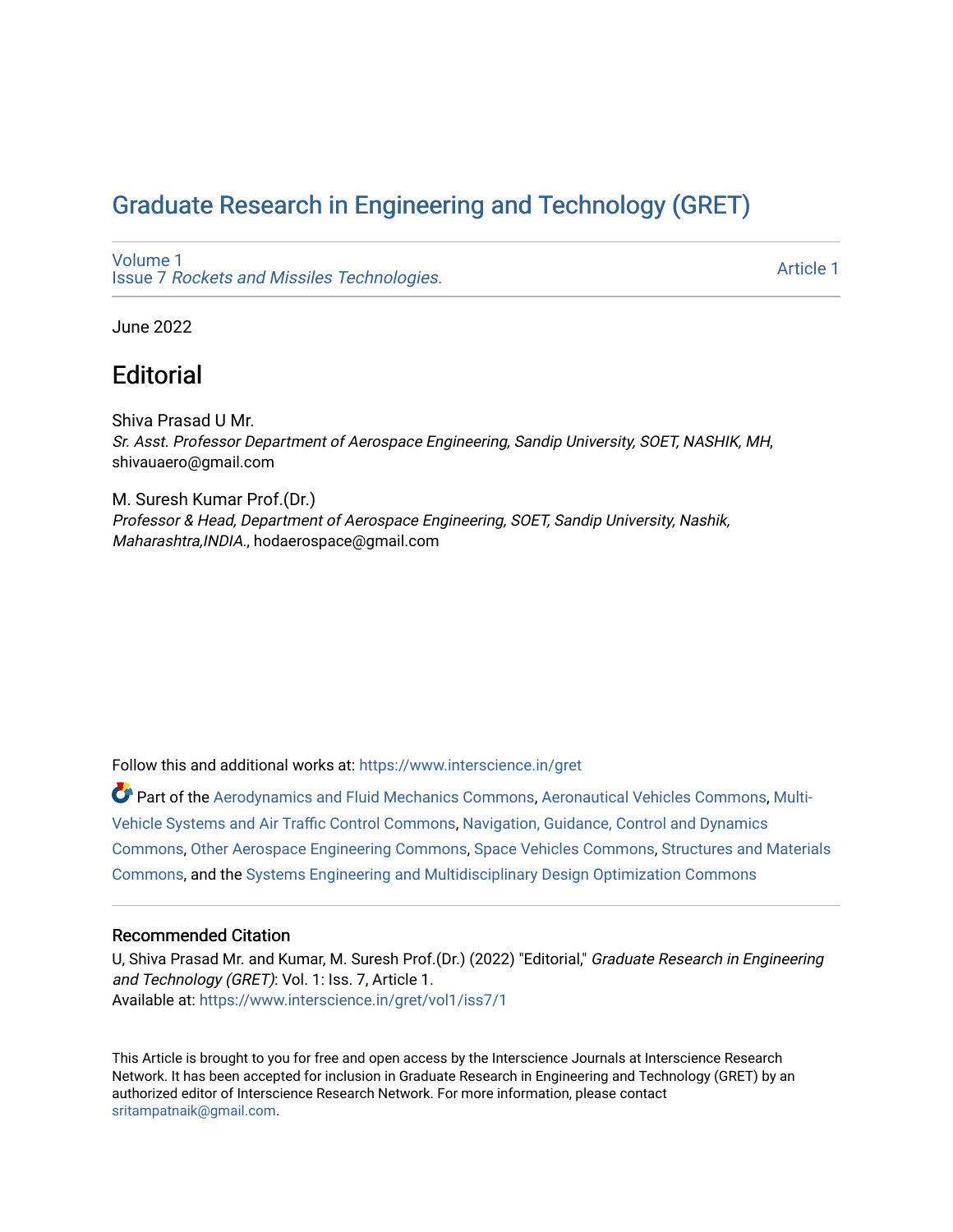## **Graduate research in Engineering and Technology (GRET)**

### **Editorial**

**----------------------------------------------------------------------------------------------------**

### **Guest Editor**

**Prof. Dr. M. Suresh Kumar,**  Professor & Head, Department of Aerospace Engineering, SOET, Sandip University, Nashik, Maharashtra,INDIA. Email: [hodaerospace@gmail.com](mailto:hodaerospace@gmail.com)

#### **Associate Editor**

**Prof. Shiva Prasad U,**  Faculty of Aerospace Engineering, Department of Aerospace Engineering, SOET, Sandip University, Nashik, Maharashtra, INDIA. Email: [shivauaero@gmail.com](mailto:shivauaero@gmail.com)

Please accept our heartiest congratulations on your publishing of a special edition in the Journal of Graduate Research in Engineering and Technology (GRET). Graduate students will be encouraged to research as they pursue a master's degree in this international journal. Every branch of engineering and technology is represented in this interdisciplinary journal, which chronicles master's students' original projects and theses. Allowing graduate students to share their findings with the world is one of GRET's primary goals. The Elsevier Digital Commons Platform, which has Crossref and a Digital Object Identifier, will let students and their advisors and guides publish their research (DOI).

This special edition is devoted to **Rockets and Missile Technology**, a developing sector that will likely increase significantly as rocket and missile design technology progress. Modern military arsenals must contain advanced guided-weapons technology. As the need for missile and rocket technology grows, they are employed in various applications. Technological advancements additionally highlight the system's capabilities, functions, and applications, improving its efficacy and use. When it comes to combat aircraft, the armaments that go with them decide the price. New technology and applications such as hypersonic weaponry, long-range rockets and missiles, and space-based military equipment produce market upheaval. Current rocket and missile technology encourage potential writers to submit their viewpoints as technical articles and review papers within the framework of this journal, which this issue does after the most current updates.